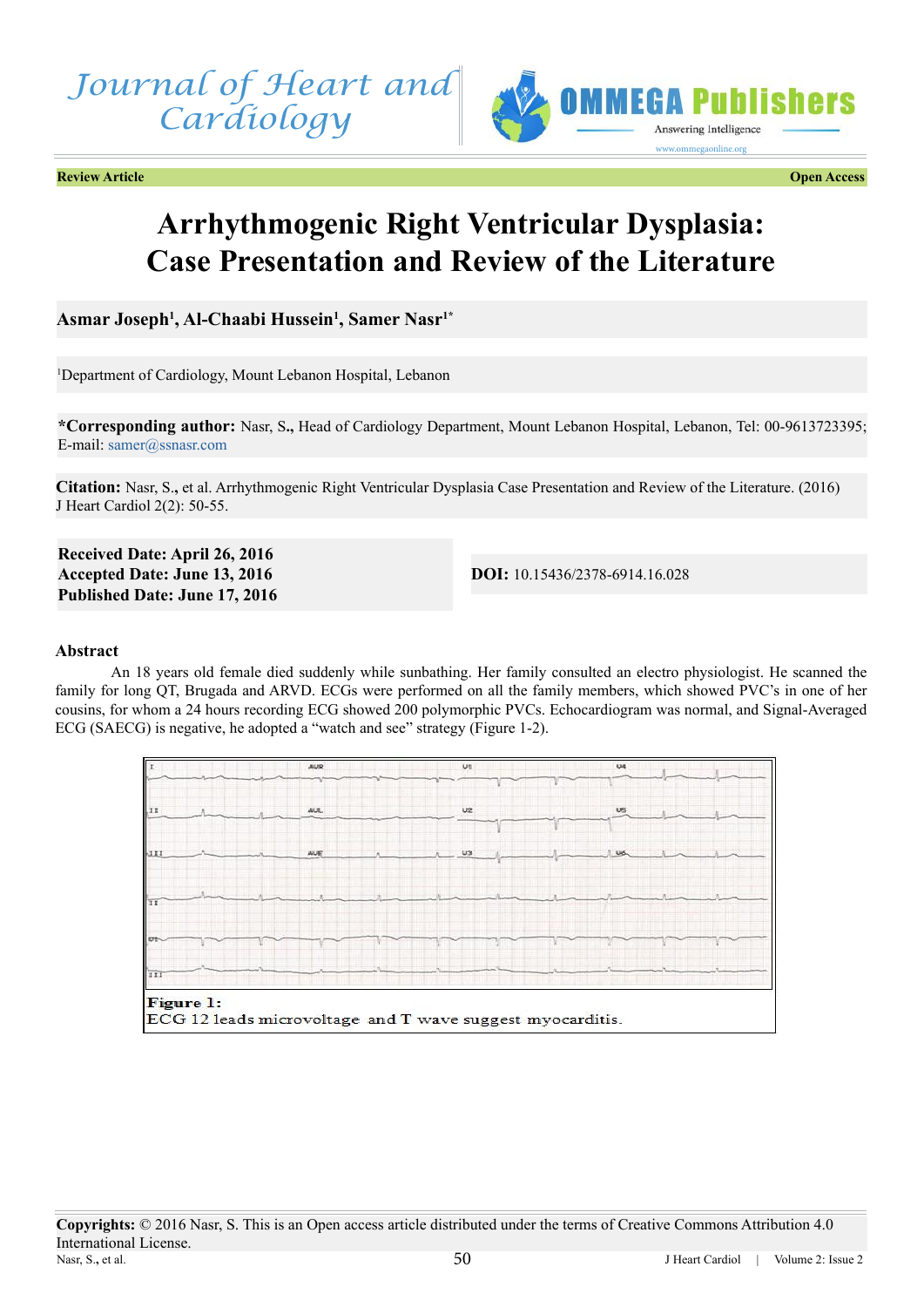

A month later, the cousin passes out in the GYM with ventricular tachycardia at 230 bpm. Luckily, the Gym is at 3 min from an emergency department where she was successfully resuscitated. ECG post arrest was suggestive of ARVD (Figure 3).The physician was certainly disheartened by this near death experience, knowing that this won't be the last ARVD he misses. This cousin is a first degree relative of a sudden cardiac death victim without any other events in a family of seven siblings with a large extended family without sudden death. She only had premature beats. She was never syncopal.



Following the ventricular tachycardia an ICD was implanted with two appropriate shocks in the last five years. CMR was positive in two siblings living abroad, one had an ICD implanted without therapies for 3 years follow up, and the other one is followed closely because of one minor criteria for ARVD.

Thorough tests and screening were performed in almost half of the first degree family members, and CMR confirmed ARVD in one cousin who lives in a different country.

# **Introduction**

Arrhythmogenic Right Ventricular Dysplasia (ARVD) is a challenging clinical entity, due to its infrequent presentation, difficulty in diagnosis and the outcome of missing it could be lethal. First described in 1977 by Fontaine et al<sup>[\[1\]](#page-4-0)</sup>. And in 1982, with Marcus et al the clinical features of 24 French patients were first reported<sup>[\[2\]](#page-4-1)</sup>.

Inherited by autosomal dominant transmission of affected desmosomes. Characterized by pathological presence of exceedingly large amount of fatty tissue and strands of cardiomyocytes bordered or embedded in interstitial fibrosis, constitutes the arrhythmogenic substrate, leading to life-threatening ventricular arrhythmias.

Regional wall motion abnormalities are the earliest signs of Right Ventricle (RV) myocardial damage that will progress later to global injury leading to RV dilation and failure, with Sudden Cardiac Death (SCD) in young adults as the major concern in the early stage of the disease. Although it mainly affects the RV, some variants of ARVD can also affect the left ventricle with or without involvement of the septum. The recessive form is extremely rare.

The aim of this article is a quick review on ARVD, how to recognize the clinical manifestation, how to diagnose it and how to approach relatives to SCD victim[s\[3\]](#page-4-2).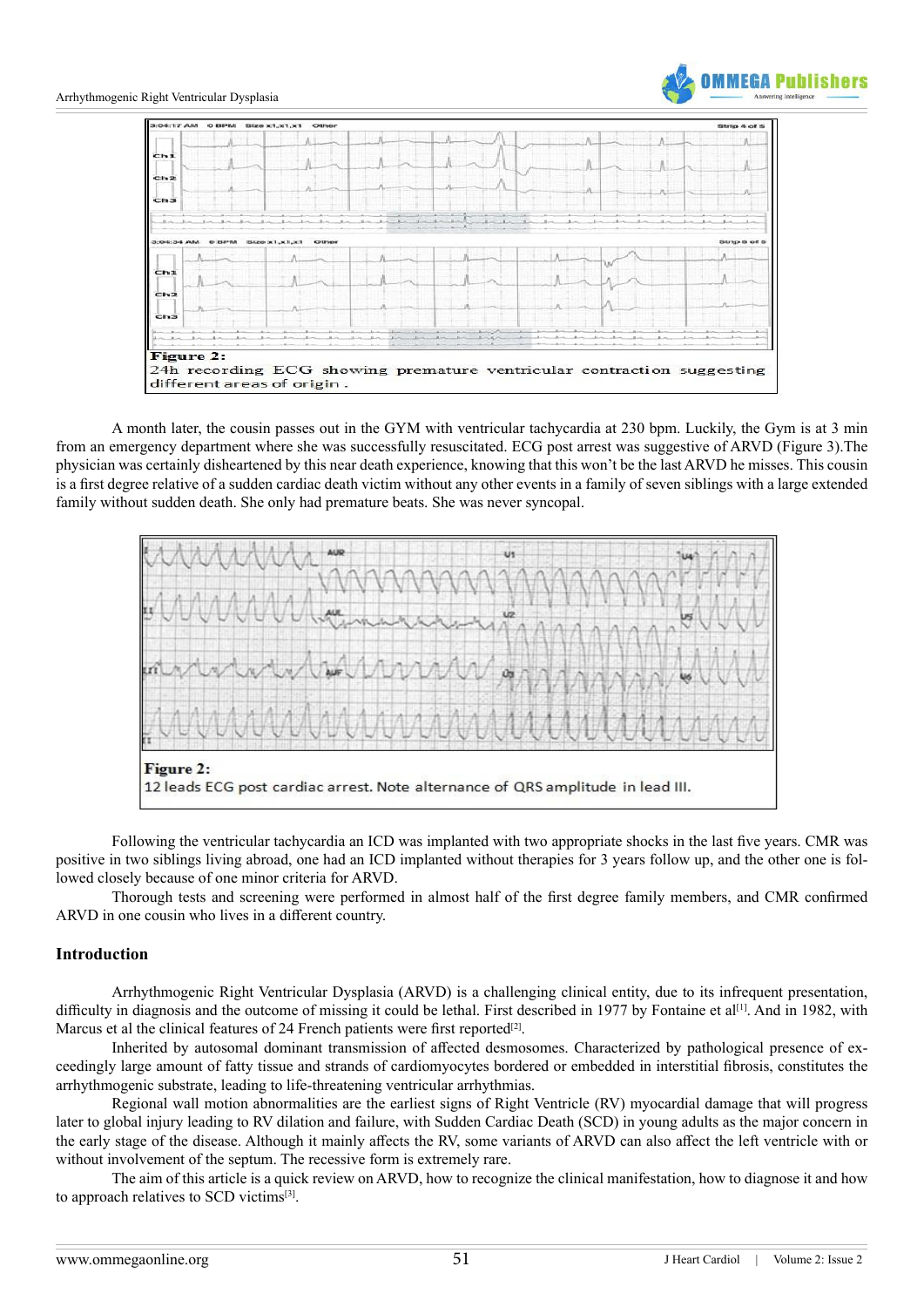

# **Prevalence**

Under-recognition makes the prevalence of ARVD indefinite, roughly estimated to be around 1 in 2000 to 1 in 5000 in the general adults populatio[n\[4\].](#page-4-3) Sudden Cardiac Death (SCD) is the major concern in ARVD, which accounts for approximately 3% to 5% of all cases of SCD in adults under the age of 65 years and even up to 20% in younger ages and among athletes who die suddenly<sup>[5,6]</sup>. In fact, competitive sport doubled the risk of having ventricular tachycardia and death in comparison to recreational sport and inactive patient[s\[7\]](#page-4-5).

30% to 50% of family members who were studied by non-invasive tests were found to have evidence of the diseas[e\[5\]](#page-4-4).

# **Clinical manifestations**

The clinical profile of a patient with ARVD is very ambiguous, usually shows up between the 2nd and 5th decade, with a variety of presentation that mimic other diseases, including dyspnea, dizziness, palpitation, chest pain, but often heralded by syncope and SCD. On the other hand, patients may remain clinically asymptomatic for years, and the disease was found quiescent in the  $3.7\%$  of the general population<sup>[8]</sup>; what render this disease difficult to recognize, specifically in sporadic cases with no family history of SCD.

In a large Cohort enrolling 100 patients diagnosed with ARVD<sup>[\[6\]](#page-4-7)</sup>, follow up showed that palpitation, syncope and death were the most common reported symptoms at diagnosis (27%, 26%, and 23% respectively).

In patient presenting with palpitation, sustained or non-sustained Ventricular Tachycardia (VT) that arises from the Right ventricle (its inflow track, apex or outflow track; the "triangle of dysplasia") with a Left Bundle Branch Block (LBBB) pattern were the most common arrhythmia[\[9\]](#page-4-8). Less often, Supraventricular Tachyarrhythmia (SVT) is the solely finding. When it is present, atrial fibrillation accounts for more than  $80\%$  of cases<sup>[10]</sup>.

In familial ARVD with autosomal recessive pattern; palmoplantar Keratosis and woolly hair are commonly associated<sup>[\[11\]](#page-4-10)</sup>.

# **Pathology**

For the first time the genesis of fat and apoptosis was demonstrated by the San Diego's group (Kim, Nature 2013), by cellular reprogramming of somatic cells to patient-specific induced pluripotent stem cells, enabling in vitro modelling of human genetic disorders<sup>[12]</sup>, and revealing the pathological hallmarks of ARVD; the progressive fibrofatty infiltration and the inappropriate desmosomal function when dealing with mechanical stress, leading to myocyte detachment and apoptosis primarily in the  $RV^{[12]}$  $RV^{[12]}$  $RV^{[12]}$ .

This process is superimposed initially by inflammation, myocarditis, as active phase of ARVD[\[13\],](#page-4-12) which is the result of increased susceptibility to cardiotropic viruses which can explain "replacement fibrosis" on top of "interstitial" fibrosis.

The arrhythmic substrate is mainly conducted by three mechanisms: flare of myocarditis, fibrofatty infiltrates that facilitate macroreentry, and gap junction remodelling secondary to altered mechanical coupling<sup>[14,15]</sup>.

### **Genetics**

Two established way of inheritance have been labelled in ARVD: autosomal dominant form, the most common one, and a rare autosomal recessive form, where ARVD takes part of a cardio-cutaneous syndrome; hyperkeratosis of palms and soles and woolly hair (Naxos disease and Carvajal syndrome)<sup>[16,17]</sup>.

Variety of genes may be implicated in ARVD and desmosomal mutations including: Junctional Plakogloblin (JUP; causally involved in Naxos Disease), desmoplakin (DSP; identified in autosomal dominant ARVD, due to a missense mutation linked to 6p24; also implicated in autosomal recessive Carvajal syndrome, due to mutation in the exon 24 of the desmoplakin gene)<sup>[17]</sup>, Plakophilin-2 (PKP2), TMEM43, Desmocollin-2 (DSC2), and Desmmoglein-2 (DSG2). Individuals with PKP2 present at younger age and more likely to develop malignant arrhythmias<sup>[4]</sup>, giving a prognostic importance to genetic testing for ARVD<sup>[18,19]</sup>.

This recent molecular genetic approach of cardiomyopathies is at the same time of important benefit by improving the diagnostic tools, predictions<sup>[20,21]</sup>; and a challenge to physicians to become able to integrate this recent knowledge into diagnosis and improving management[s\[22,23\]](#page-4-18).

# **Diagnosis**

A sequence of electrocardiographic and imaging evaluations are recommended as initial approach to patient with high index of suspicion for ARVD; patients with no apparent heart disease who present with symptomatic or asymptomatic VT of LBBB configuration; survivors of SCD, especially the ones that occur during endurance sports<sup>[24]</sup>.

First, a non invasive approach is used with a 12-lead Electrocardiogram (ECG) and transthoracic echocardiography, SAE-CG, 24-hour ECG monitoring, exercise ECG testing, Cardiovascular Magnetic Resonance (CMR) imaging and genetic testing.

If still non diagnostic invasive procedure will follow such as; right ventricular contrast angiography, endomyocardial biopsy, electrophysiologic $[25]$ .

Strong family history (unexplained premature death, arrhythmia symptoms and conduction disease) may increase the pretest probability from 1: 2000-5000 to 1: 2<sup>[26]</sup>. When a patient meets the diagnostic criteria for ARVD, clinical evaluation of at least first-degree relatives is seriously recommended<sup>[27]</sup>.

12-lead ECG findings in ARVD include the following[\[28,29\]:](#page-4-23) QRS prolongation in right precordial leads, V1 through V3 , due to the delay in RV activation. Incomplete or complete Right Bundle Branch Block (RBBB), due to the conduction delay. Prolonged S wave upstroke (from the nadir of the S wave to the isoelectric baseline ≥ 55msec). Epsilon wave is much more frequently observed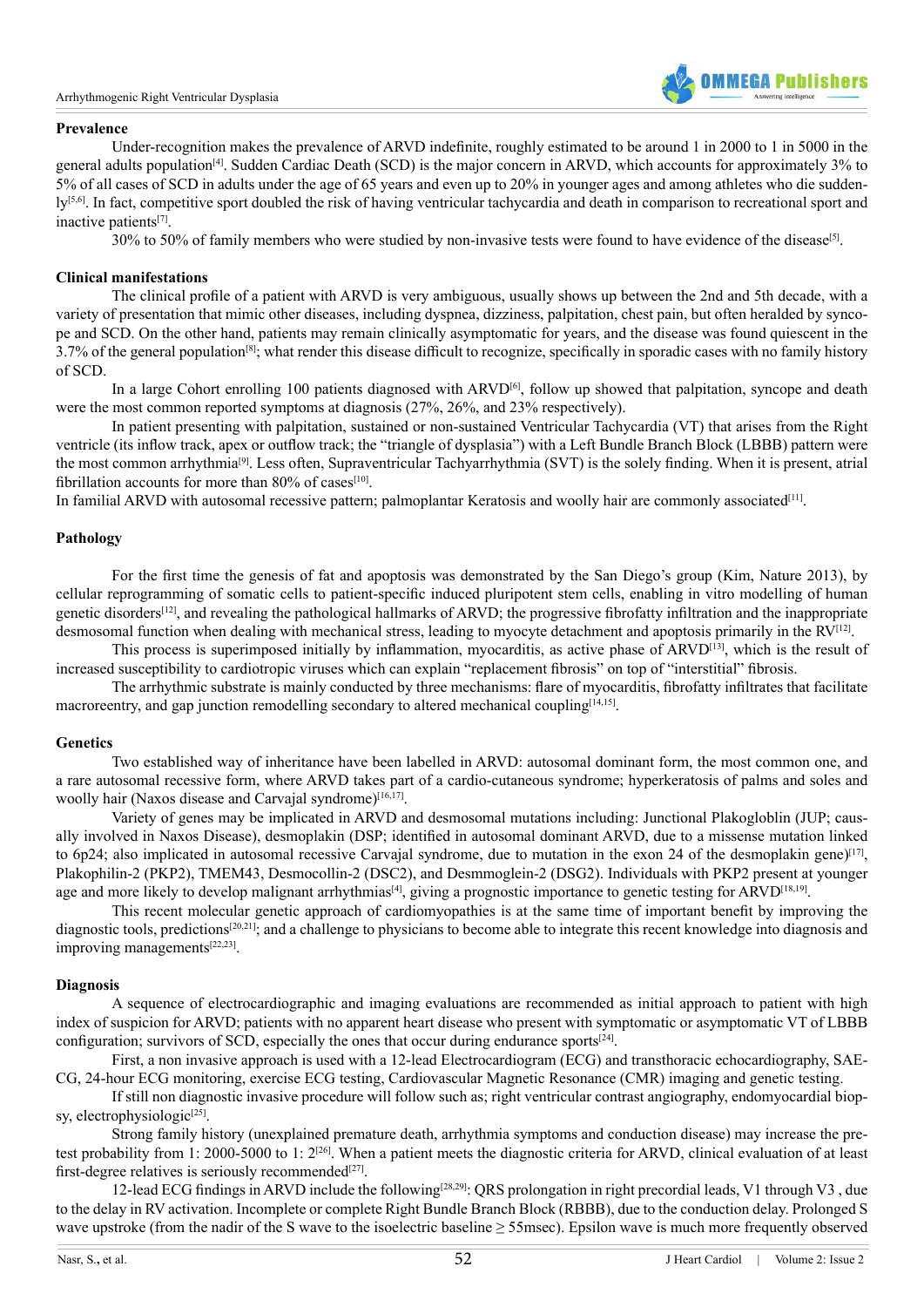

as a "slurring" at the base of QRS complexes more frequently found in right precordial leads, due to the delayed activation of some portion of the RV, is a major criterion in the 2010 revised Task Force criteria<sup>[30]</sup>, as well as, the inversion of the T waves in the right precordial leads (V1, V2, V3) in individual  $\geq$  14 years of age (in the absence of complete RBBB). These findings if not noted at presentation, the majority of patient will develop them in the upcoming 6 years of the disease progression<sup>[31]</sup>.

Signal-averaged ECG shows the following abnormalities: Filtered QRS duration ≥ 114 msec. Duration of terminal QRS < 40 micro V  $\geq$  38msec. Root-mean-square voltage of terminal 40msec  $\leq$  20 micro V<sup>[\[30\]](#page-4-24)</sup>.

Transthoracic echocardiography should be performed in all patient undergoing workup for ARVD[\[32\].](#page-4-26) And the following are the noticed abnormalities: As major revised Task Force criteria<sup>[30]</sup>; regional RV akinesia, dyskinesia, or bulges and 1 of the following, end diastolic RVOT  $\geq$  32 mm in the Parasternal Long Axis View (PLAX) or end diastolic RVOT  $\geq$  36 mm in the Parasternal Short Axis View (PSAX) or fractional area change  $\leq$  33%. As minor revised Task force criteria; regional RV akinesia or dyskinesia and 1 of the following: End diastolic RVOT  $\geq$  29 to < 32 mm in the PLAX, or end diastolic RVOT  $\geq$  32 to < 36 mm in the PSAX, or fractional area change  $>$  33% to  $\leq$  40%.

CMR imaging is a valuable diagnostic tool in the evaluation of ARVD. Not commonly performed in all patients with suspicion of ARVD, especially if other tests have led to definite diagnosis of ARVD. However, when other means are non-diagnostic, CMR should be performed. It identifies global and regional ventricular dilation, dysfunction, intramyocardial fat, Late Gadolinium Enhancement (LGE) and focal wall thinning.

The conventional criteria that can be displayed with CMR as major criteria are: the high signal intensity on T1-weighted images of the fatty infiltration of the RV myocardium; regional wall motion abnormalities (akinesis or dyskinesis or dyssynchronous RV contraction); bulges of the RV and RVOT; dilatation of the RV and the RVOT (RV end-diastolic volume  $\geq 110$  ml/m<sup>2</sup> in men;  $\geq$ 100 ml/m2 in women); and global systolic dysfunction (depressed RV ejection fraction (RVEF ≤ 40%). As for minor CMR criteria: first, the RV wall motion abnormalities (as in major criteria) and lesser degrees of RV and RVOT dilatation (RV end-diastolic volume  $\geq$  100 ml/m<sup>2</sup> in men;  $\geq$  90 ml/m<sup>2</sup> in women); RVEF  $\leq$  45% and global diastolic dysfunction<sup>[30]</sup>.

Right ventricular contrast angiography, is not routinely performed, only if we still miss the exact diagnosis by other imaging. It may provide valuable information about the RV structure and functio[n\[33\].](#page-5-0) Findings include: hypertrophic trabeculae aligned transversely and detached by deep fissures; coarse trabeculae in the apical region; increased RV volume. And according to the revised Task Force criteria, the presence of regional RV akinesis, dyskinesis, or bulges by angiography is a major criterio[n\[30\].](#page-4-24)

Electrophysiologic (EP) testing in ARVD is primarily used in refractory ventricular arrhythmias and not as a routine part of the diagnosis. The identification of low-voltage areas during EP testing is associated with increased risk of future ventricular arrhythmias<sup>[\[34\]](#page-5-1)</sup>.

Endomyocardial Biopsy (EMB), only recommended when other non invasive diagnostic tools still inconclusive. It carries a rare risk of perforation because of fibrosis<sup>[\[35\]](#page-5-2)</sup>. The documentation of pathologic fibrofatty infiltration on EMB remains crucial and a major criterion in the modified Task criteria[\[30\]](#page-4-24).

### **Approach to relatives of sudden cardiac death victims**

Recommending ICD implants for relatives of sudden cardiac death victims without definite criteria, will certainly lead to medical and psychological disasters. We came to a conclusion that at this point of time with the current knowledge, it is impossible to predict which relative will manifest the disease and who will not<sup>[\[36-38\]](#page-5-3)</sup>.

In our opinion the best approach is to perform ECG's Holter monitoring and 2D echocardiograms on the willing relatives. In the presence of inverted T waves on the precordial leads or frequent PVC's on Holter or suspicious echocardiogram request a CMR. If the CMR is abnormal recommend ICD implant. If the CMR is normal you need to teach the patient that this does not exclude the disease $[39]$ .

Patients should be instructed that they still need to follow up yearly, and to consult their physician as soon as possible if they experience syncope or palpitations. We should not be shy repeating the above mentioned non invasive tests on a regular basis<sup>[27]</sup>.

We recommend, for medico-legal purposes interpreting the tests with no findings of malignancy, rather than "Normal".

# **Conclusion**

In spite of the previously listed diagnostic tools, major and minor criteria of the modified Task force criteria, the diagnosis of ARVD remains a true challenge requiring a high index of clinical suspicion.

Genotyping is important for a positive diagnosis<sup>[40]</sup>, but with the most recent advance, we still lack a single diagnostic tool to clearly and easily identify ARVD.

# **Conflict of Interest**: None.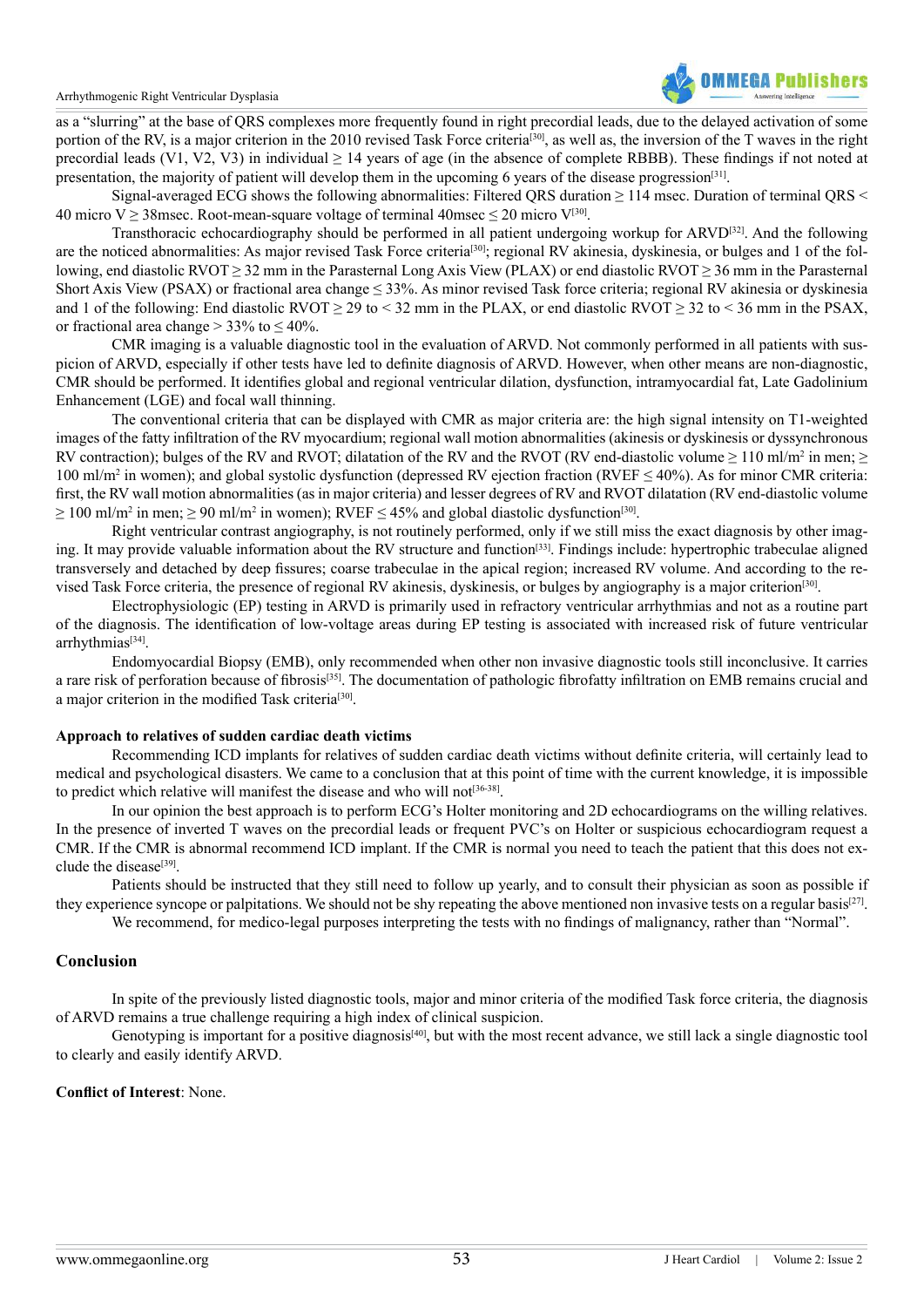

# **References:**

<span id="page-4-0"></span>1. Fontaine, G., Guiraudon, G., Frank, R., et al. Stimulation studies and epicardial mapping in ventricular tachycardia: study of mechanisms and selection for surgery. in Kulbertus HE, editor. Reentrant Arrhythmias. Lancaster (1977) MTP Pub e334-e350.

<span id="page-4-1"></span>2. [Marcus, F.I., Fontaine, G.H., Guiraudon, G., et al. Right ventricular dysplasia: a report of 24 adult cases. \(1982\) Circulation 65\(2\): 384-398.](http://www.ncbi.nlm.nih.gov/pubmed/7053899)

<span id="page-4-2"></span>3. [Behr, E.R., Dalageorgou, C., Christiansen, M., et al. Sudden arrhythmic death syndrome: familial evaluation identifies inheritable heart disease](http://www.ncbi.nlm.nih.gov/pubmed/18508782) [in the majority of families. \(2008\) Eur Heart J 29\(13\): 1670-1680.](http://www.ncbi.nlm.nih.gov/pubmed/18508782) 

<span id="page-4-3"></span>4. [Corrado, D., Thiene, G. Arrhythmogenic right ventricular cardiomyopathy/dysplasia clinical impact of molecular genetic studies. \(2006\) Cir](http://www.ncbi.nlm.nih.gov/pubmed/16585401)[culation 113\(13\): 1634-1637.](http://www.ncbi.nlm.nih.gov/pubmed/16585401) 

<span id="page-4-4"></span>5. [Marcus, F., Towbin, J.A., Zareba, W., et al. Arrhythmogenic right ventricular dysplasia/cardiomyopathy \(ARVD/C\) a multidisciplinary study:](http://www.ncbi.nlm.nih.gov/pubmed/12814984) [design and protocol. \(2003\) Circulation 107\(23\): 2975-2978.](http://www.ncbi.nlm.nih.gov/pubmed/12814984) 

<span id="page-4-7"></span>6. [Dalal, D., Nasir, K., Bomma, C., et al. Arrhythmogenic right ventricular dysplasia: a United States experience. \(2005\) Circulation 112\(25\):](http://www.ncbi.nlm.nih.gov/pubmed/16344387) [3823-3832.](http://www.ncbi.nlm.nih.gov/pubmed/16344387) 

<span id="page-4-5"></span>7. [Ruwald, A.C., Marcus, F., Link, M., et al. Association of competitive and recreational sport participation with cardiac events in patients with](http://www.ncbi.nlm.nih.gov/pubmed/25896080) [arrhythmogenic right ventricular cardiomyopathy: results from the North American multidisciplinary study of arrhythmogenic right ventricular](http://www.ncbi.nlm.nih.gov/pubmed/25896080) [cardiomyopathy. \(2015\) Eur Heart J 36\(27\): 1735-1743.](http://www.ncbi.nlm.nih.gov/pubmed/25896080) 

<span id="page-4-6"></span>8. [Fontaine, G., Chen, H.V. Arrhythmogenic right ventricular dysplasia back in force. \(2014\) Am J Cardiol 113\(10\): 1735-1739.](http://www.ncbi.nlm.nih.gov/pubmed/24792741) 

<span id="page-4-8"></span>9. [Frank I. Marcus, Nava, A., Thiene, G. Arrhythmogenic RV Cardiomyopathy/Dysplasia: Recent Advances. \(2007\) Springer Science & Business](https://books.google.co.in/books?id=f-_9F3op1U0C&printsec=frontcover#v=onepage&q&f=false) [Media.](https://books.google.co.in/books?id=f-_9F3op1U0C&printsec=frontcover#v=onepage&q&f=false)

<span id="page-4-9"></span>10. [Camm, C.F., James, C.A., Tichnell, C., et al. Prevalence of atrial arrhythmias in arrhythmogenic right ventricular dysplasia/cardiomyopathy.](http://www.ncbi.nlm.nih.gov/pubmed/23994726) [\(2013\) Heart Rhythm 10\(11\): 1661-1668.](http://www.ncbi.nlm.nih.gov/pubmed/23994726) 

<span id="page-4-10"></span>11. [Protonotarios, N., Tsatsopoulou, A. Naxos Disease. \(2005\) Indian Pacing Electrophysiol J 5\(2\): 76-80.](http://www.ncbi.nlm.nih.gov/pmc/articles/PMC1502077/) 

<span id="page-4-11"></span>12. [Kim, C., Wong, J., Wen, J., et al. Studying arrhythmogenic right ventricular dysplasia with patient-specific iPSCs. \(2013\) Nature 494\(7435\):](http://www.ncbi.nlm.nih.gov/pubmed/23354045) [105-110.](http://www.ncbi.nlm.nih.gov/pubmed/23354045) 

<span id="page-4-12"></span>13. [Lopez-Ayala, J.M., Pastor-Quirante, F., Gonzalez-Carrillo, J., et al. Genetics of myocarditis in arrhythmogenic right ventricular dysplasia.](http://www.ncbi.nlm.nih.gov/pubmed/25616123) [\(2015\) Heart Rhythm 12\(4\): 766-773.](http://www.ncbi.nlm.nih.gov/pubmed/25616123) 

<span id="page-4-13"></span>14. [Kaplan, S.R., Gard, J.J., Carvajal-Huerta, L., et al. Structural and molecular pathology of the heart in Carvajal syndrome. \(2004\) Cardiovasc](http://www.ncbi.nlm.nih.gov/pubmed/14761782) [Pathol 13\(1\): 26-32.](http://www.ncbi.nlm.nih.gov/pubmed/14761782)

15. [Sen-Chowdhry, S., Syrris, P., McKenna, W.J. Genetics of right ventricular cardiomyopathy. \(2005\) J Cardiovasc Electrophysiol 16\(8\): 927-](http://www.ncbi.nlm.nih.gov/pubmed/16101641) [935.](http://www.ncbi.nlm.nih.gov/pubmed/16101641) 

<span id="page-4-14"></span>16. [Protonotarios, N., Tsatsopoulou, A., Patsourakos, P., et al. Cardiac abnormalities in familial palmoplantar keratosis. \(1986\) Br Heart J 56\(4\):](http://www.ncbi.nlm.nih.gov/pubmed/2945574) [321-326.](http://www.ncbi.nlm.nih.gov/pubmed/2945574) 

<span id="page-4-15"></span>17. [Norgett, E.E., Hatsell, S.J., Carvajal-Huerta, L., et al. Recessive mutation in desmoplakin disrupts desmoplakin–intermediate filament interac](http://www.ncbi.nlm.nih.gov/pubmed/11063735)[tions and causes dilated cardiomyopathy, woolly hair and keratoderma. \(2000\) Hum Mol Genet 9\(18\): 2761-2766.](http://www.ncbi.nlm.nih.gov/pubmed/11063735)

<span id="page-4-16"></span>18. [Dalal, D., Molin, L.H., Piccini, J., et al. Clinical features of arrhythmogenic right ventricular dysplasia/cardiomyopathy associated with muta](http://www.ncbi.nlm.nih.gov/pubmed/16549640)[tions in plakophilin-2. \(2006\) Circulation 113\(13\): 1641-1649.](http://www.ncbi.nlm.nih.gov/pubmed/16549640) 

19. [Rigato, I., Bauce, B., Rampazzo, A., et al. Compound and digenic heterozygosity predicts lifetime arrhythmic outcome and sudden cardiac](http://www.ncbi.nlm.nih.gov/pubmed/24070718) [death in desmosomal gene-related arrhythmogenic right ventricular cardiomyopathy. \(2013\) Circ Cardiovasc Genet 6\(6\): 533-542.](http://www.ncbi.nlm.nih.gov/pubmed/24070718)

<span id="page-4-17"></span>20. [Charron, P., Arad, M., Arbustini, E., et al. Genetic counselling and testing in cardiomyopathies: a position statement of the European Society](http://www.ncbi.nlm.nih.gov/pubmed/20823110) [of Cardiology Working Group on Myocardial and Pericardial Diseases. \(2010\) Eur Heart J 31\(22\): 2715-2726.](http://www.ncbi.nlm.nih.gov/pubmed/20823110) 

21. [Ormondroyd, E., Oates, S., Parker, M., et al. Pre-symptomatic genetic testing for inherited cardiac conditions: a qualitative exploration of](http://www.ncbi.nlm.nih.gov/pubmed/23632793) [psychosocial and ethical implications. \(2014\) Eur J Hum Genet 22\(1\): 88-93.](http://www.ncbi.nlm.nih.gov/pubmed/23632793) 

<span id="page-4-18"></span>22. [Marathe, J.A., Woodroffe, J., Ogden, K., et al. General Practitioners' knowledge and use of genetic counselling in managing patients with](http://www.ncbi.nlm.nih.gov/pubmed/25963807) [genetic cardiac disease in non-specialised settings. \(2015\) J Community Genet 6\(4\): 375-382.](http://www.ncbi.nlm.nih.gov/pubmed/25963807) 

23. [Protonotarios, A., Anastasakis, A., Panagiotakos, D.B., et al. Arrhythmic risk assessment in genotyped families with arrhythmogenic right](http://europace.oxfordjournals.org/content/early/2015/03/29/europace.euv061.article-info) [ventricular cardiomyopathy. \(2015\) Europace.](http://europace.oxfordjournals.org/content/early/2015/03/29/europace.euv061.article-info) 

<span id="page-4-19"></span>24. [Hoffmayer, K.S., Scheinman, M.M. Electrocardiographic patterns of ventricular arrhythmias in arrhythmogenic right ventricular Dysplasia/](http://www.ncbi.nlm.nih.gov/pmc/articles/PMC3280482/) [Cardiomyopathy. \(2012\) Front Physiol 3: 23.](http://www.ncbi.nlm.nih.gov/pmc/articles/PMC3280482/) 

<span id="page-4-20"></span>25. [Steriotis, A.K., Nava, A., Rigato, I., et al. Noninvasive cardiac screening in young athletes with ventricular arrhythmias. \(2013\) Am J Cardiol](http://www.ncbi.nlm.nih.gov/pubmed/23219000) [111\(4\): 557-562](http://www.ncbi.nlm.nih.gov/pubmed/23219000).

<span id="page-4-21"></span>26. [Tabib, A., Loire, R., Chalabreysse, L., et al. Circumstances of death and gross and microscopic observations in a series of 200 cases of sudden](http://www.ncbi.nlm.nih.gov/pubmed/14662701) [death associated with arrhythmogenic right ventricular cardiomyopathy and/or dysplasia. \(2003\) Circulation 108\(24\): 3000-3005.](http://www.ncbi.nlm.nih.gov/pubmed/14662701) 

<span id="page-4-22"></span>27. [Nava, A., Bauce, B., Basso, C., et al. Clinical profile and long-term follow-up of 37 families with arrhythmogenic right ventricular cardiomy](http://www.ncbi.nlm.nih.gov/pubmed/11127465)[opathy. \(2000\) J Am Coll Cardiol 36\(7\): 2226-2233.](http://www.ncbi.nlm.nih.gov/pubmed/11127465) 

<span id="page-4-23"></span>28. [Nasir, K., Bomma, C., Tandri, H., et al. Electrocardiographic features of arrhythmogenic right ventricular dysplasia/cardiomyopathy according](http://www.ncbi.nlm.nih.gov/pubmed/15381658) [to disease severity: a need to broaden diagnostic criteria. \(2004\) Circulation 110\(12\): 1527-1534.](http://www.ncbi.nlm.nih.gov/pubmed/15381658) 

29. [Zhang, L., Liu, L., Kowey, P.R., et al. The electrocardiographic manifestations of arrhythmogenic right ventricular dysplasia. \(2014\) Curr](http://www.ncbi.nlm.nih.gov/pubmed/24827798) [Cardiol Rev 10\(3\): 237-245.](http://www.ncbi.nlm.nih.gov/pubmed/24827798) 

<span id="page-4-24"></span>30. [Marcus, F.I., McKenna, W.J., Sherrill, D., et al. Diagnosis of arrhythmogenic right ventricular cardiomyopathy/dysplasia proposed modifica](http://www.ncbi.nlm.nih.gov/pubmed/20172911)[tion of the task force criteria. \(2010\) Circulation 121\(13\): 1533-1541.](http://www.ncbi.nlm.nih.gov/pubmed/20172911) 

<span id="page-4-25"></span>31. [Lindsay, B.D. Challenges of diagnosis and risk stratification in patients with arrhythmogenic right ventricular cardiomy](http://www.ncbi.nlm.nih.gov/pubmed/23810878)opathy/dysplasia. [\(2013\) J Am Coll Cardiol 62\(19\): 1770-1771.](http://www.ncbi.nlm.nih.gov/pubmed/23810878) 

<span id="page-4-26"></span>32. [Yoerger, D.M., Marcus, F., Sherrill, D., et al. Echocardiographic findings in patients meeting task force criteria for arrhyth](http://www.ncbi.nlm.nih.gov/pubmed/15766820)[mogenic right ventricular dysplasia: new insights from the multidisciplinary study of right ventricular dysplasia. \(2005\) J Am Coll](http://www.ncbi.nlm.nih.gov/pubmed/15766820) [Cardiol 45\(6\): 860-865.](http://www.ncbi.nlm.nih.gov/pubmed/15766820)